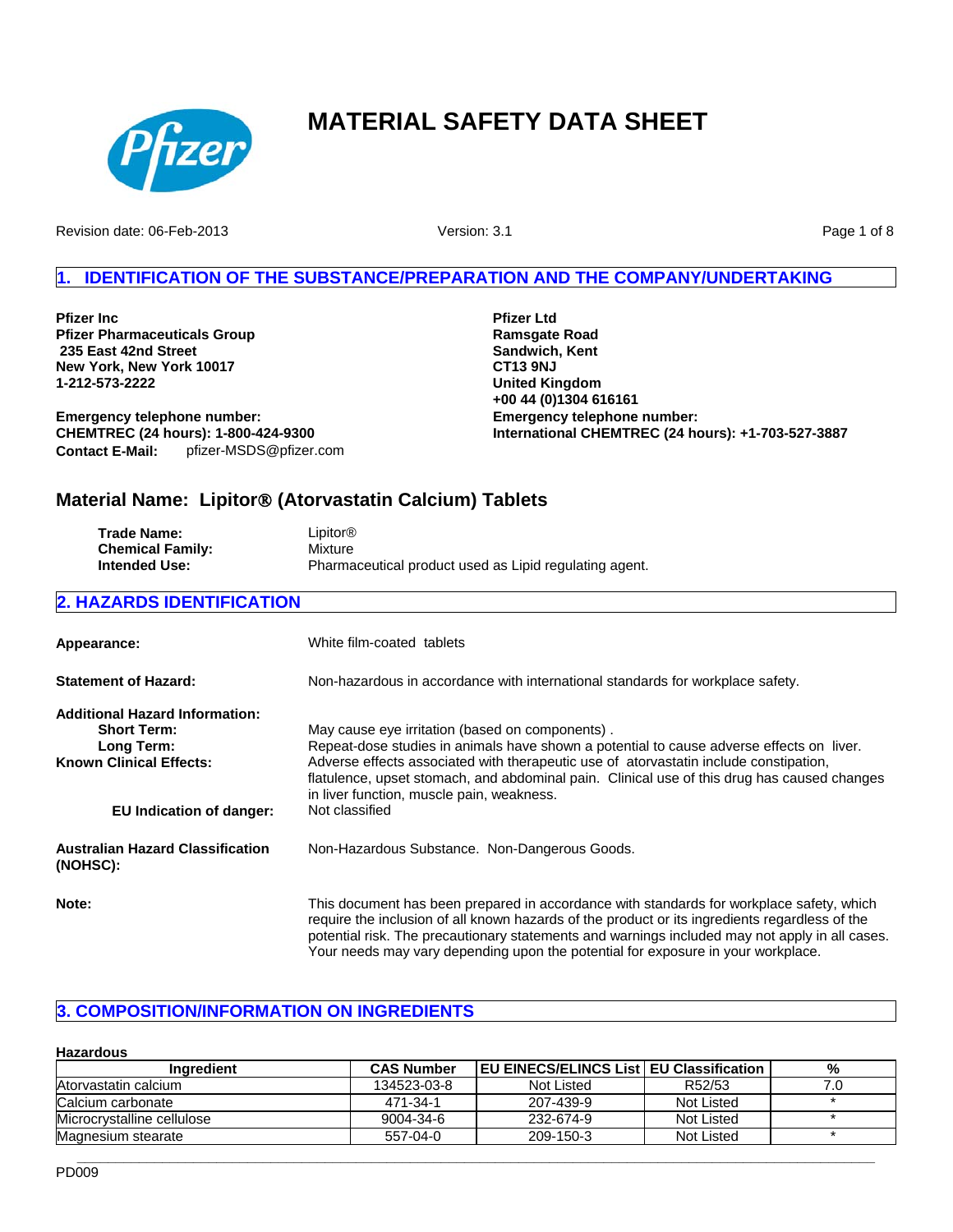# **Revision date: 06-Feb-2013 Material Name: Lipitor**® **(Atorvastatin Calcium) Tablets**

| <b>Ingredient</b>       | <b>CAS Number</b> | <b>EU EINECS/ELINCS List EU Classification</b> |            | % |
|-------------------------|-------------------|------------------------------------------------|------------|---|
| Simethicone emulsion    | 67762-90-7        | Not Listed                                     | Not Listed |   |
| Lactose NF, monohydrate | 64044-51-5        | Not Listed                                     | Not Listed |   |
| Croscarmellose sodium   | 74811-65-7        | Not Listed                                     | Not Listed |   |
| Hydroxypropyl cellulose | 9004-64-2         | Not Listed                                     | Not Listed |   |
| Opadry white            | NOT ASSIGNED      | Not Listed                                     | Not Listed |   |
| Polysorbate 80          | 9005-65-6         | Not Listed                                     | Not Listed |   |

**\_\_\_\_\_\_\_\_\_\_\_\_\_\_\_\_\_\_\_\_\_\_\_\_\_\_\_\_\_\_\_\_\_\_\_\_\_\_\_\_\_\_\_\_\_\_\_\_\_\_\_\_\_\_\_\_\_\_\_\_\_\_\_\_\_\_\_\_\_\_\_\_\_\_\_\_\_\_\_\_\_\_\_\_\_\_\_\_\_\_\_\_\_\_\_\_\_\_\_\_\_\_\_**

**Additional Information:** \* Proprietary

Ingredient(s) indicated as hazardous have been assessed under standards for workplace safety.

# **For the full text of the R phrases mentioned in this Section, see Section 16**

| <b>4. FIRST AID MEASURES</b> |                                                                                                                                                                                         |
|------------------------------|-----------------------------------------------------------------------------------------------------------------------------------------------------------------------------------------|
| <b>Eye Contact:</b>          | Immediately flush eyes with water for at least 15 minutes. If irritation occurs or persists, get<br>medical attention.                                                                  |
| <b>Skin Contact:</b>         | Remove contaminated clothing and shoes. Wash skin with soap and water. If irritation occurs<br>or persists, get medical attention.                                                      |
| Ingestion:                   | Get medical attention. Do not induce vomiting unless directed by medical personnel. Never<br>give anything by mouth to an unconscious person.                                           |
| Inhalation:                  | Remove to fresh air. If not breathing, give artificial respiration. Get medical attention.                                                                                              |
|                              | Symptoms and Effects of Exposure: For information on potential signs and symptoms of exposure, See Section 2 - Hazards<br>Identification and/or Section 11 - Toxicological Information. |

# **5. FIRE FIGHTING MEASURES**

| <b>Extinguishing Media:</b>           | Use carbon dioxide, dry chemical, or water spray.                                                                             |
|---------------------------------------|-------------------------------------------------------------------------------------------------------------------------------|
| <b>Hazardous Combustion Products:</b> | Formation of toxic gases is possible during heating or fire.                                                                  |
| <b>Fire Fighting Procedures:</b>      | During all fire fighting activities, wear appropriate protective equipment, including self-<br>contained breathing apparatus. |
| Fire / Explosion Hazards:             | Fine particles (such as dust and mists) may fuel fires/explosions.                                                            |

| <b>Health and Safety Precautions:</b>      | Personnel involved in clean-up should wear appropriate personal protective equipment (see<br>Section 8). Minimize exposure.                                                                                                                |  |  |
|--------------------------------------------|--------------------------------------------------------------------------------------------------------------------------------------------------------------------------------------------------------------------------------------------|--|--|
| <b>Measures for Cleaning / Collecting:</b> | Contain the source of spill if it is safe to do so. Collect spilled material by a method that<br>controls dust generation. A damp cloth or a filtered vacuum should be used to clean spills of<br>dry solids. Clean spill area thoroughly. |  |  |
| <b>Measures for Environmental</b>          | Place waste in an appropriately labeled, sealed container for disposal. Care should be taken to                                                                                                                                            |  |  |
| <b>Protections:</b>                        | avoid environmental release.                                                                                                                                                                                                               |  |  |
| <b>Additional Consideration for Large</b>  | Non-essential personnel should be evacuated from affected area. Report emergency                                                                                                                                                           |  |  |
| Spills:                                    | situations immediately. Clean up operations should only be undertaken by trained personnel.                                                                                                                                                |  |  |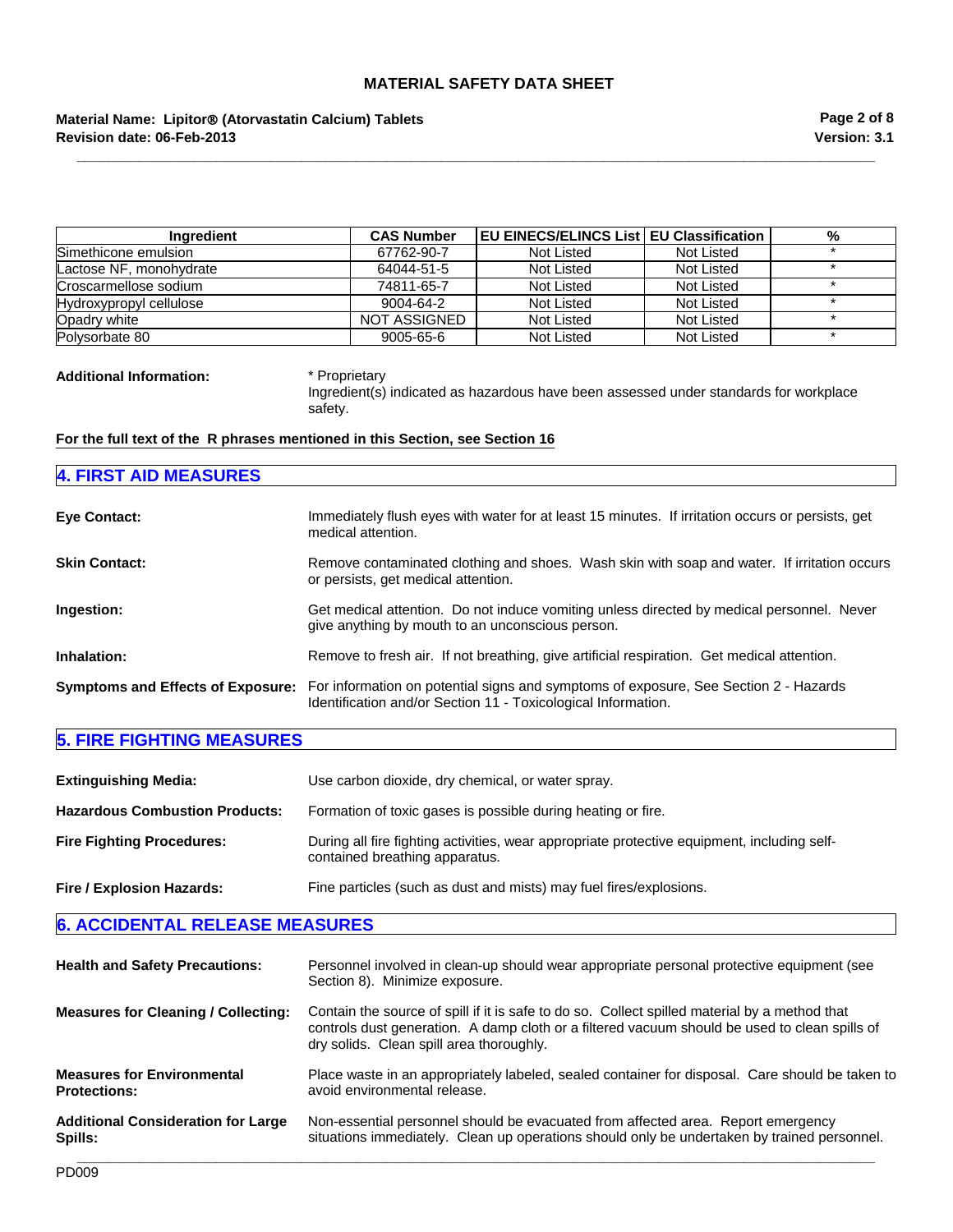**\_\_\_\_\_\_\_\_\_\_\_\_\_\_\_\_\_\_\_\_\_\_\_\_\_\_\_\_\_\_\_\_\_\_\_\_\_\_\_\_\_\_\_\_\_\_\_\_\_\_\_\_\_\_\_\_\_\_\_\_\_\_\_\_\_\_\_\_\_\_\_\_\_\_\_\_\_\_\_\_\_\_\_\_\_\_\_\_\_\_\_\_\_\_\_\_\_\_\_\_\_\_\_**

**Revision date: 06-Feb-2013 Material Name: Lipitor**® **(Atorvastatin Calcium) Tablets**

# **7. HANDLING AND STORAGE**

| <b>General Handling:</b>   | Minimize dust generation and accumulation. If tablets or capsules are crushed and/or broken,<br>avoid breathing dust and avoid contact with eyes, skin, and clothing. When handling, use<br>appropriate personal protective equipment (see Section 8). Wash hands and any exposed skin<br>after removal of PPE. Releases to the environment should be avoided. Review and implement<br>appropriate technical and procedural waste water and waste disposal measures to prevent<br>occupational exposure or environmental releases. Potential points of process emissions of this<br>material to the atmosphere should be controlled with dust collectors, HEPA filtration systems or<br>other equivalent controls. |
|----------------------------|--------------------------------------------------------------------------------------------------------------------------------------------------------------------------------------------------------------------------------------------------------------------------------------------------------------------------------------------------------------------------------------------------------------------------------------------------------------------------------------------------------------------------------------------------------------------------------------------------------------------------------------------------------------------------------------------------------------------|
| <b>Storage Conditions:</b> | Store as directed by product packaging.                                                                                                                                                                                                                                                                                                                                                                                                                                                                                                                                                                                                                                                                            |

# **8. EXPOSURE CONTROLS / PERSONAL PROTECTION**

**Refer to available public information for specific member state Occupational Exposure Limits.**

| Atorvastatin calcium                     |                                                                                              |
|------------------------------------------|----------------------------------------------------------------------------------------------|
| Pfizer OEL TWA-8 Hr:                     | 50 $\mu$ g/m <sup>3</sup>                                                                    |
| Calcium carbonate                        |                                                                                              |
| <b>Australia TWA</b>                     | 10 mg/m <sup>3</sup>                                                                         |
| <b>Bulgaria OEL - TWA</b>                | 10.0 mg/m <sup>3</sup>                                                                       |
| <b>France OEL - TWA</b>                  | 10 mg/m $3$                                                                                  |
| Latvia OEL - TWA                         | 6 mg/m $3$                                                                                   |
| <b>Poland OEL - TWA</b>                  | 10 mg/m $3$                                                                                  |
| Portugal OEL - TWA                       | 10 mg/m $3$                                                                                  |
| Microcrystalline cellulose               |                                                                                              |
| <b>ACGIH Threshold Limit Value (TWA)</b> | 10 mg/m $3$                                                                                  |
| <b>Australia TWA</b>                     | 10 mg/m $3$                                                                                  |
| <b>Belgium OEL - TWA</b>                 | 10 mg/m $3$                                                                                  |
| Estonia OEL - TWA                        | 10 mg/m $3$                                                                                  |
| <b>France OEL - TWA</b>                  | 10 mg/m $3$                                                                                  |
| <b>Ireland OEL - TWAs</b>                | 10 mg/m $3$                                                                                  |
|                                          | 4 mg/m $3$                                                                                   |
| Latvia OEL - TWA                         | 2 mg/m $3$                                                                                   |
| <b>OSHA - Final PELS - TWAs:</b>         | 15 mg/m $3$                                                                                  |
| <b>Portugal OEL - TWA</b>                | 10 mg/m $3$                                                                                  |
| Spain OEL - TWA                          | 10 mg/m $3$                                                                                  |
| <b>Magnesium stearate</b>                |                                                                                              |
| <b>ACGIH Threshold Limit Value (TWA)</b> | 10 mg/m $3$                                                                                  |
| Lithuania OEL - TWA                      | 5 mg/ $m3$                                                                                   |
| <b>Sweden OEL - TWAs</b>                 | 5 mg/m $3$                                                                                   |
| <b>Analytical Method:</b>                | Analytical method available for Atorvastatin. Contact Pfizer Inc for further information.    |
| <b>Engineering Controls:</b>             | Engineering controls should be used as the primary means to control exposures. General       |
|                                          | room ventilation is adequate unless the process generates dust, mist or fumes. Keep airborne |
|                                          | contamination levels below the exposure limits listed above in this section.                 |
| <b>Environmental Exposure Controls:</b>  | Refer to specific Member State legislation for requirements under Community environmental    |
|                                          | legislation.                                                                                 |

**Exports Export Community environmental** siation. Personal Protective Equipment: Refer to applicable national standards and regulations in the selection and use of personal protective equipment (PPE).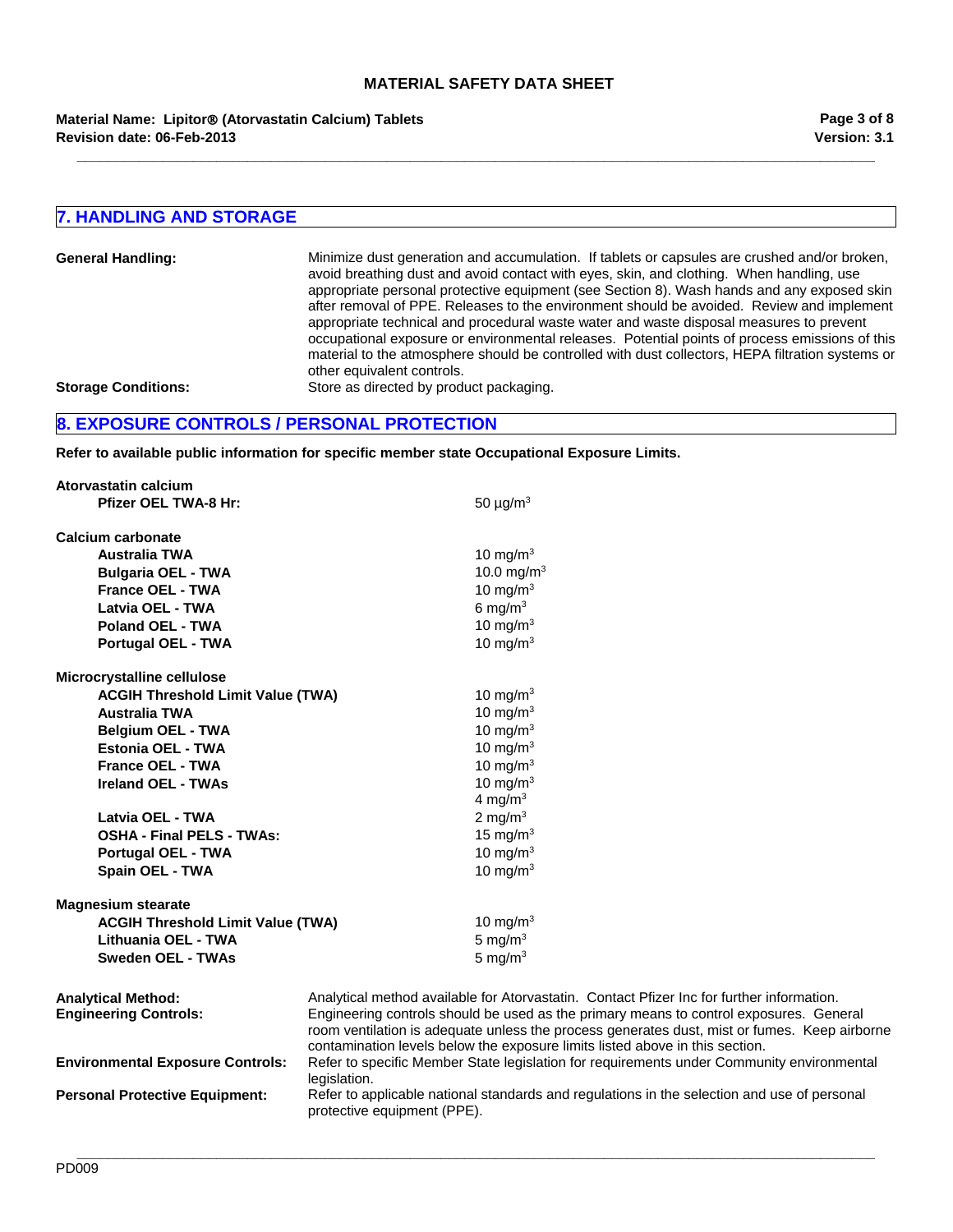**Material Name: Lipitor**® **(Atorvastatin Calcium) Tablets Revision date: 06-Feb-2013**

|                                | <b>8. EXPOSURE CONTROLS / PERSONAL PROTECTION</b>                                                                                                                             |
|--------------------------------|-------------------------------------------------------------------------------------------------------------------------------------------------------------------------------|
| Hands:                         | Impervious gloves are recommended if skin contact with drug product is possible and for bulk<br>processing operations.                                                        |
| Eves:                          | Wear safety glasses or goggles if eye contact is possible.                                                                                                                    |
| Skin:                          | Impervious protective clothing is recommended if skin contact with drug product is possible and<br>for bulk processing operations.                                            |
| <b>Respiratory protection:</b> | If the applicable Occupational Exposure Limit (OEL) is exceeded, wear an appropriate<br>respirator with a protection factor sufficient to control exposures to below the OEL. |

**\_\_\_\_\_\_\_\_\_\_\_\_\_\_\_\_\_\_\_\_\_\_\_\_\_\_\_\_\_\_\_\_\_\_\_\_\_\_\_\_\_\_\_\_\_\_\_\_\_\_\_\_\_\_\_\_\_\_\_\_\_\_\_\_\_\_\_\_\_\_\_\_\_\_\_\_\_\_\_\_\_\_\_\_\_\_\_\_\_\_\_\_\_\_\_\_\_\_\_\_\_\_\_**

# **9. PHYSICAL AND CHEMICAL PROPERTIES**

| <b>Physical State:</b>    | Tablet  | Color:                   | White   |
|---------------------------|---------|--------------------------|---------|
| <b>Molecular Formula:</b> | Mixture | <b>Molecular Weight:</b> | Mixture |

**Polymerization:** Will not occur

# **10. STABILITY AND REACTIVITY**

| <b>Chemical Stability:</b>  | Stable under normal conditions of use.                             |
|-----------------------------|--------------------------------------------------------------------|
| <b>Conditions to Avoid:</b> | Fine particles (such as dust and mists) may fuel fires/explosions. |
| Incompatible Materials:     | As a precautionary measure, keep away from strong oxidizers        |

# **11. TOXICOLOGICAL INFORMATION**

**General Information:** The information included in this section describes the potential hazards of the individual ingredients.

### **Acute Toxicity: (Species, Route, End Point, Dose)**

#### **Microcrystalline cellulose**

Rat Oral LD50 >5000mg/kg RabbitDermal LD50 >2000mg/kg

#### **Calcium carbonate**

Rat Oral LD50 6450mg/kg

#### **Magnesium stearate**

Rat Oral LD50 >2000mg/kg Rat InhalationLC50 >2000mg/m3

#### **Polysorbate 80** Rat Oral LD50 25g/kg

#### **Atorvastatin calcium**

**Acute Toxicity Comments:** A greater than symbol (>) indicates that the toxicity endpoint being tested was not achievable at the highest dose used in the test. Rat/Mouse Oral LD50 >5000mg/kg Rabbit Dermal LD50 >2000mg/kg

**\_\_\_\_\_\_\_\_\_\_\_\_\_\_\_\_\_\_\_\_\_\_\_\_\_\_\_\_\_\_\_\_\_\_\_\_\_\_\_\_\_\_\_\_\_\_\_\_\_\_\_\_\_\_\_\_\_\_\_\_\_\_\_\_\_\_\_\_\_\_\_\_\_\_\_\_\_\_\_\_\_\_\_\_\_\_\_\_\_\_\_\_\_\_\_\_\_\_\_\_\_\_\_**

#### **Irritation / Sensitization: (Study Type, Species, Severity)**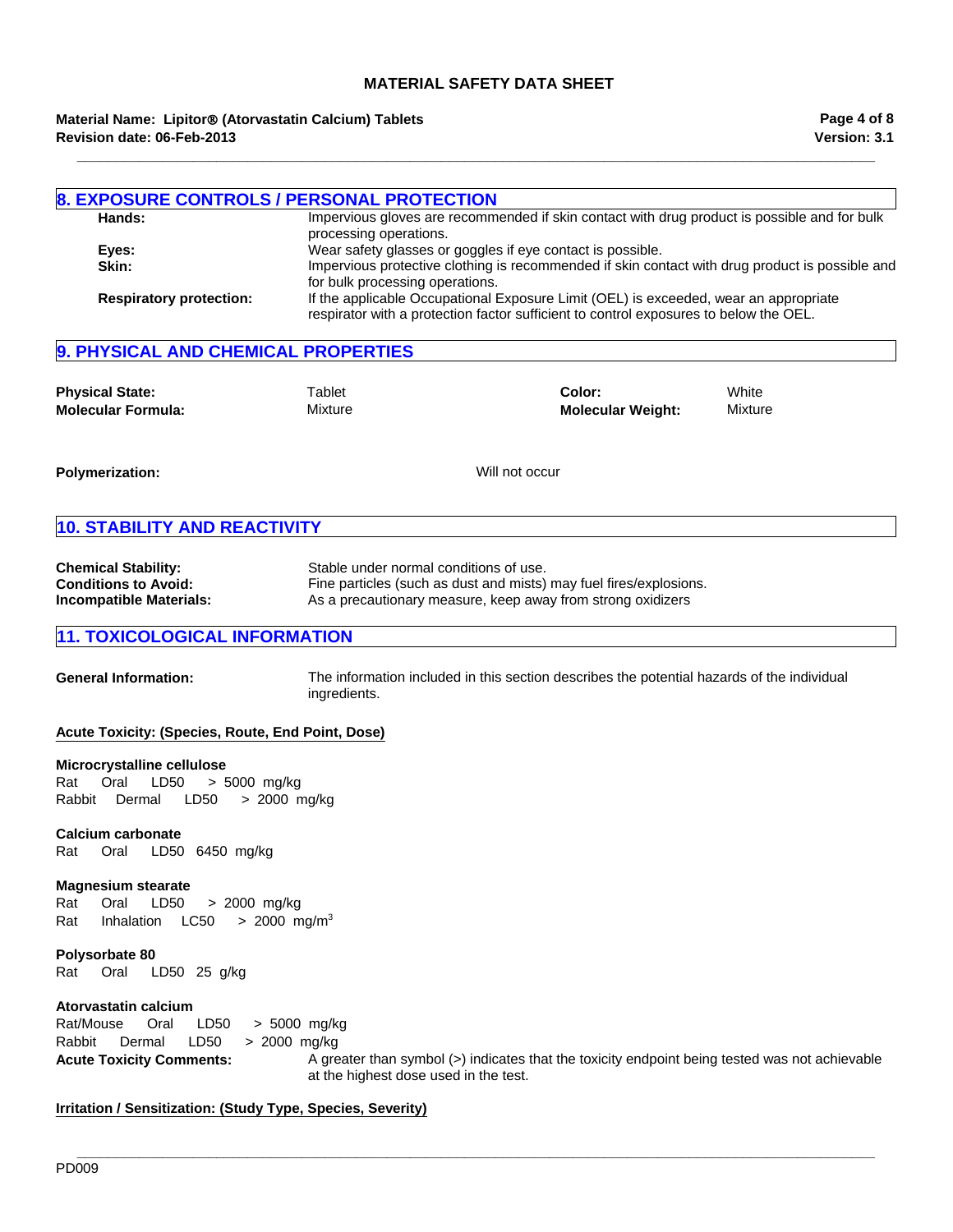**\_\_\_\_\_\_\_\_\_\_\_\_\_\_\_\_\_\_\_\_\_\_\_\_\_\_\_\_\_\_\_\_\_\_\_\_\_\_\_\_\_\_\_\_\_\_\_\_\_\_\_\_\_\_\_\_\_\_\_\_\_\_\_\_\_\_\_\_\_\_\_\_\_\_\_\_\_\_\_\_\_\_\_\_\_\_\_\_\_\_\_\_\_\_\_\_\_\_\_\_\_\_\_**

**Material Name: Lipitor**® **(Atorvastatin Calcium) Tablets Revision date: 06-Feb-2013**

**Version: 3.1 Page 5 of 8**

# **11. TOXICOLOGICAL INFORMATION**

#### **Microcrystalline cellulose**

Eye IrritationRabbitNon-irritating Skin IrritationRabbitNon-irritating

#### **Atorvastatin calcium**

Skin Sensitization - BeuhlerGuinea PigNegative Skin IrritationRabbitNon-irritating Eye IrritationRabbitMild

#### **Repeated Dose Toxicity: (Duration, Species, Route, Dose, End Point, Target Organ)**

#### **Atorvastatin calcium**

104 Week(s)DogOral10mg/kg/dayLOAELLiver 13 Week(s)MouseOral100mg/kg/dayLOAELLiver 52 Week(s)RatOral5mg/kg/dayNOAELLiver 13 Week(s)RatOral5 (male); 20 (female)mg/kg/dayNOAELLiver

#### **Reproduction & Developmental Toxicity: (Study Type, Species, Route, Dose, End Point, Effect(s))**

#### **Atorvastatin calcium**

Reproductive & FertilityRatOral20mg/kg/dayNOAELNegative Fertility and Embryonic DevelopmentRatOral100mg/kg/dayNOAELNegative Embryo / Fetal DevelopmentRatOral100mg/kg/dayNOAELNot Teratogenic, Maternal Toxicity Embryo / Fetal DevelopmentRabbitOral10mg/kg/dayNOAELNot Teratogenic, Maternal Toxicity, Fetotoxicity Peri-/Postnatal DevelopmentRatOral20mg/kg/dayNOAELFetotoxicity

#### **Genetic Toxicity: (Study Type, Cell Type/Organism, Result)**

#### **Atorvastatin calcium**

**Mutagenicity** No evidence of mutagenic or clastogenic activity in in vitro or in vivo tests. *In Vitro* Bacterial Mutagenicity (Ames)*Salmonella* , *E. coli* Negative *In Vivo* MicronucleusMouse Bone MarrowNegative

#### **Carcinogenicity: (Duration, Species, Route, Dose, End Point, Effect(s))**

#### **Atorvastatin calcium**

104 Week(s)MouseOral200mg/kg/dayNOAELNot carcinogenic 104 Week(s)RatOral100mg/kg/dayNOAELNot carcinogenic

**Carcinogen Status:** None of the components of this formulation are listed as a carcinogen by IARC, NTP or OSHA.

| <b>12. ECOLOGICAL INFORMATION</b>                  |                                                                                                                                                                                                                                                                                                           |  |
|----------------------------------------------------|-----------------------------------------------------------------------------------------------------------------------------------------------------------------------------------------------------------------------------------------------------------------------------------------------------------|--|
| <b>Environmental Overview:</b>                     | In the environment, the active ingredient in this formulation is expected to remain in water or<br>migrate through the soil. Not readily biodegradable. May have harmful effects on the aguatic<br>environment. May persist in the aquatic environment. Releases to the environment should be<br>avoided. |  |
| <b>Mobility, Persistence and</b><br>Degradability: | <10% biodegraded in 28 days (atorvastatin calcium)                                                                                                                                                                                                                                                        |  |

**\_\_\_\_\_\_\_\_\_\_\_\_\_\_\_\_\_\_\_\_\_\_\_\_\_\_\_\_\_\_\_\_\_\_\_\_\_\_\_\_\_\_\_\_\_\_\_\_\_\_\_\_\_\_\_\_\_\_\_\_\_\_\_\_\_\_\_\_\_\_\_\_\_\_\_\_\_\_\_\_\_\_\_\_\_\_\_\_\_\_\_\_\_\_\_\_\_\_\_\_\_\_\_**

**Aquatic Toxicity: (Species, Method, End Point, Duration, Result)**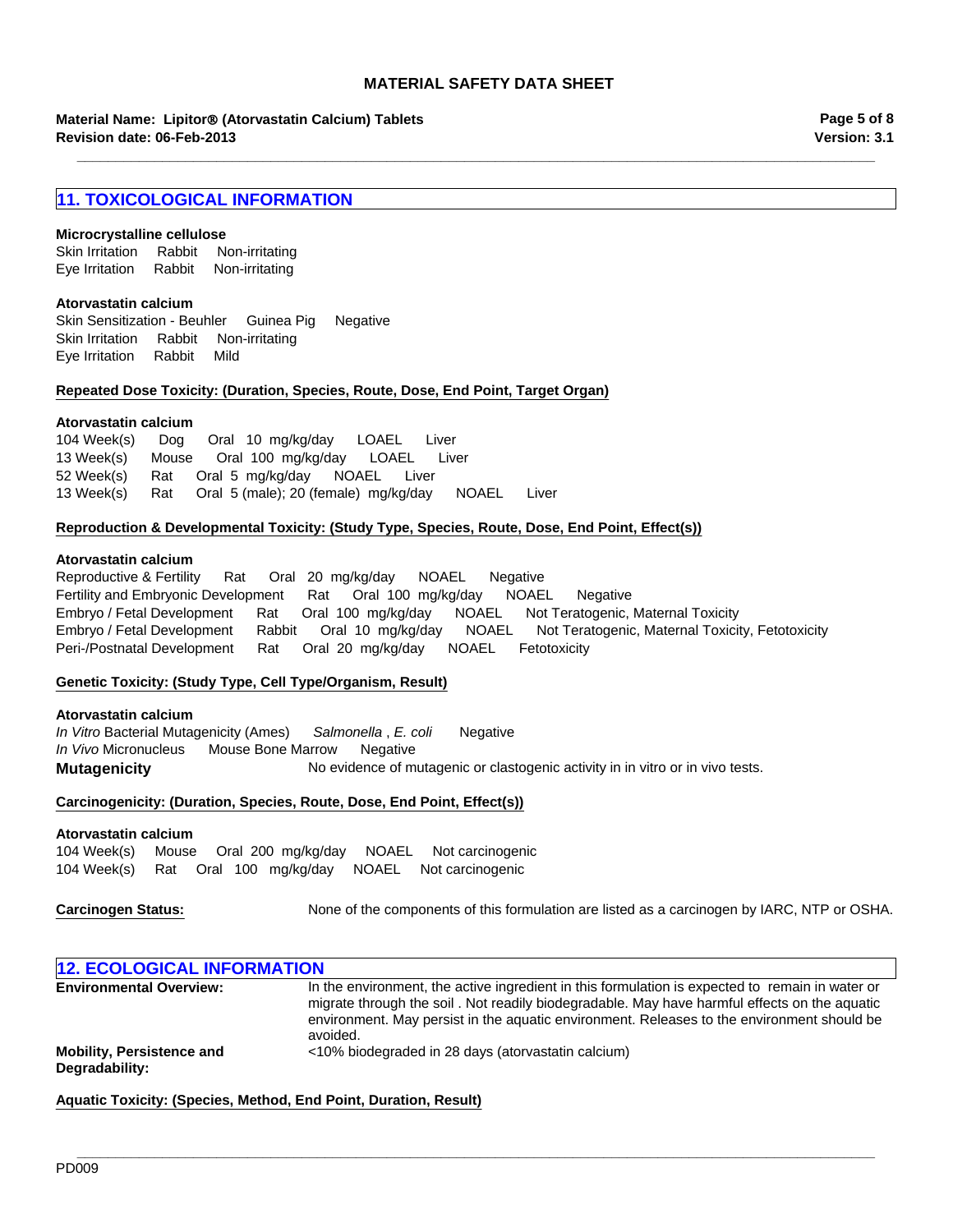**\_\_\_\_\_\_\_\_\_\_\_\_\_\_\_\_\_\_\_\_\_\_\_\_\_\_\_\_\_\_\_\_\_\_\_\_\_\_\_\_\_\_\_\_\_\_\_\_\_\_\_\_\_\_\_\_\_\_\_\_\_\_\_\_\_\_\_\_\_\_\_\_\_\_\_\_\_\_\_\_\_\_\_\_\_\_\_\_\_\_\_\_\_\_\_\_\_\_\_\_\_\_\_**

**Revision date: 06-Feb-2013 Material Name: Lipitor**® **(Atorvastatin Calcium) Tablets** **Version: 3.1 Page 6 of 8**

# **12. ECOLOGICAL INFORMATION**

#### **Atorvastatin calcium**

**Aquatic Toxicity Comments:** The (21) day (NOEC) study above is a reproductive/survival study. The 32 day study above is an Early Life-Stage Toxicity test. A greater than symbol (>) indicates that aquatic toxicity was not observed at the maximum dose tested. *Daphnia magna* (Water Flea)EC50 48Hours200mg/L *Oncorhynchus mykiss* (Rainbow Trout)OECDLC50 96Hours>92mg/L *Pseudokirchneriella subcapitata* (Green Alga)OECDEbC50 72Hours75mg/L *Daphnia magna* (Water Flea)OECDNOEC21Days0.14mg/L *Pimephales promelas* (Fathead Minnow)OECDNOEC32Days0.45mg/L

**\_\_\_\_\_\_\_\_\_\_\_\_\_\_\_\_\_\_\_\_\_\_\_\_\_\_\_\_\_\_\_\_\_\_\_\_\_\_\_\_\_\_\_\_\_\_\_\_\_\_\_\_\_\_\_\_\_\_\_\_\_\_\_\_\_\_\_\_\_\_\_\_\_\_\_\_\_\_\_\_\_\_\_\_\_\_\_\_\_\_\_\_\_\_\_\_\_\_\_\_\_\_\_**

#### **Bacterial Inhibition: (Inoculum, Method, End Point, Result)**

#### **Atorvastatin calcium**

*Aspergillus niger* (Fungus) MIC> 1000mg/L *Trichoderma viride* (Fungus)MIC> 1000mg/L *Clostridium perfingens* (Bacterium)MIC100mg/L Activated sludgeOECDEC50 >1000mg/L

# **13. DISPOSAL CONSIDERATIONS**

**Waste Treatment Methods:** Dispose of waste in accordance with all applicable laws and regulations. Member State specific and Community specific provisions must be considered. Considering the relevant known environmental and human health hazards of the material, review and implement appropriate technical and procedural waste water and waste disposal measures to prevent occupational exposure and environmental release. It is recommended that waste minimization be practiced. The best available technology should be utilized to prevent environmental releases. This may include destructive techniques for waste and wastewater.

# **14. TRANSPORT INFORMATION**

**The following refers to all modes of transportation unless specified below.**

Not regulated for transport under USDOT, EUADR, IATA, or IMDG regulations.

# **15. REGULATORY INFORMATION**

**EU Indication of danger:** Not classified

#### **OSHA Label:**

Non-hazardous in accordance with international standards for workplace safety.

#### **Canada - WHMIS: Classifications**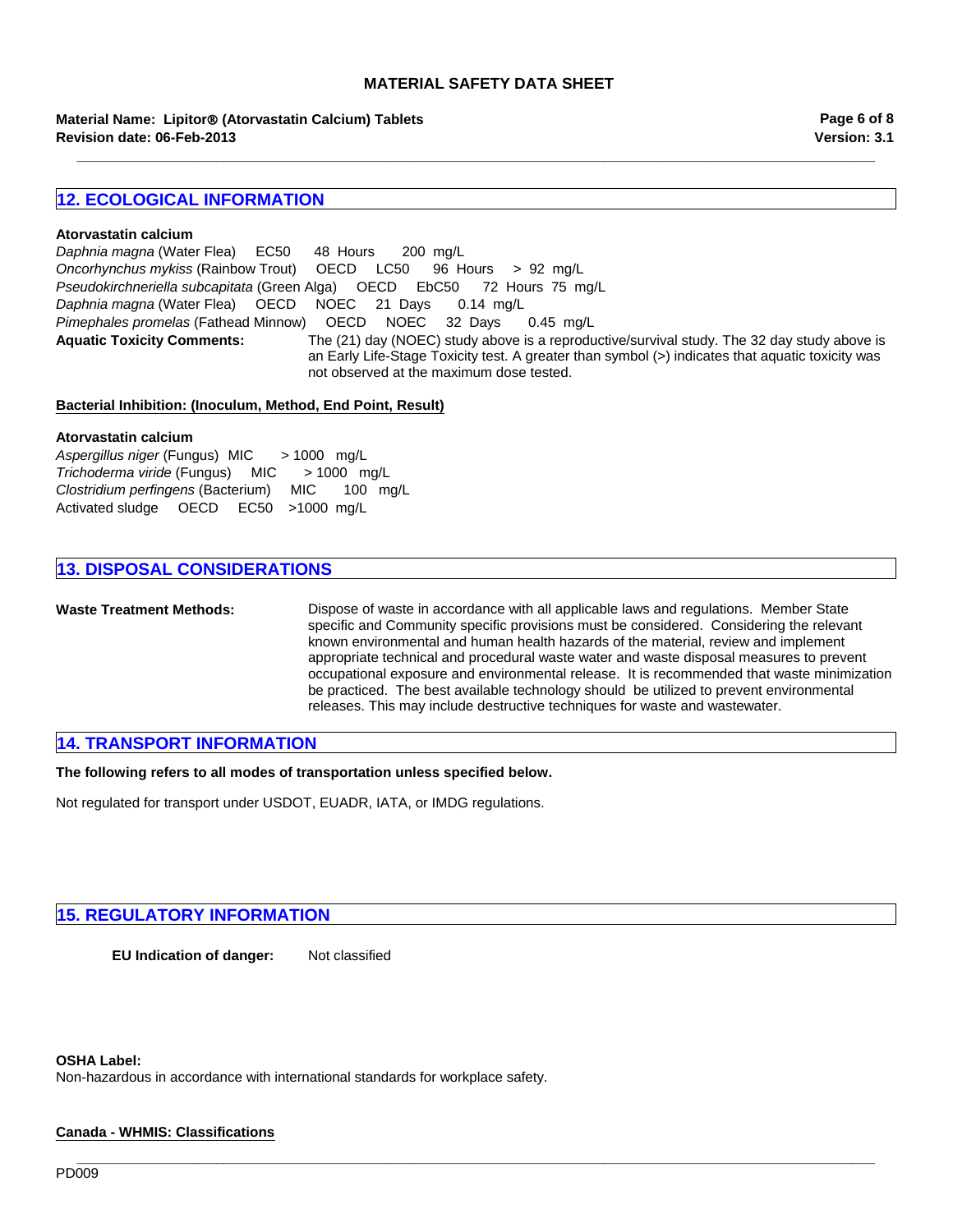**\_\_\_\_\_\_\_\_\_\_\_\_\_\_\_\_\_\_\_\_\_\_\_\_\_\_\_\_\_\_\_\_\_\_\_\_\_\_\_\_\_\_\_\_\_\_\_\_\_\_\_\_\_\_\_\_\_\_\_\_\_\_\_\_\_\_\_\_\_\_\_\_\_\_\_\_\_\_\_\_\_\_\_\_\_\_\_\_\_\_\_\_\_\_\_\_\_\_\_\_\_\_\_**

# **Revision date: 06-Feb-2013 Material Name: Lipitor**® **(Atorvastatin Calcium) Tablets**

**Version: 3.1 Page 7 of 8**

| <b>15. REGULATORY INFORMATION</b>                                                                                                                       |           |
|---------------------------------------------------------------------------------------------------------------------------------------------------------|-----------|
| <b>WHMIS hazard class:</b>                                                                                                                              |           |
| None required                                                                                                                                           |           |
| This product has been classified in accordance with the hazard criteria of the CPR and the MSDS contains all of the information<br>required by the CPR. |           |
| Simethicone emulsion                                                                                                                                    |           |
| Inventory - United States TSCA - Sect. 8(b)                                                                                                             | Present   |
| <b>Australia (AICS):</b>                                                                                                                                | Present   |
| Lactose NF, monohydrate                                                                                                                                 |           |
| <b>Australia (AICS):</b>                                                                                                                                | Present   |
| Calcium carbonate                                                                                                                                       |           |
| Inventory - United States TSCA - Sect. 8(b)                                                                                                             | Present   |
| <b>Australia (AICS):</b>                                                                                                                                | Present   |
| <b>EU EINECS/ELINCS List</b>                                                                                                                            | 207-439-9 |
| <b>Croscarmellose sodium</b>                                                                                                                            |           |
| <b>Australia (AICS):</b>                                                                                                                                | Present   |
| Hydroxypropyl cellulose                                                                                                                                 |           |
| Inventory - United States TSCA - Sect. 8(b)                                                                                                             | Present   |
| <b>Australia (AICS):</b>                                                                                                                                | Present   |
| Polysorbate 80                                                                                                                                          |           |
| Inventory - United States TSCA - Sect. 8(b)                                                                                                             | Present   |
| <b>Australia (AICS):</b>                                                                                                                                | Present   |
| Microcrystalline cellulose                                                                                                                              |           |
| Inventory - United States TSCA - Sect. 8(b)                                                                                                             | Present   |
| <b>Australia (AICS):</b>                                                                                                                                | Present   |
| <b>EU EINECS/ELINCS List</b>                                                                                                                            | 232-674-9 |
| <b>Magnesium stearate</b>                                                                                                                               |           |
| Inventory - United States TSCA - Sect. 8(b)                                                                                                             | Present   |
| <b>Australia (AICS):</b>                                                                                                                                | Present   |
| <b>EU EINECS/ELINCS List</b>                                                                                                                            | 209-150-3 |
|                                                                                                                                                         |           |

# **16. OTHER INFORMATION**

# **Text of R phrases mentioned in Section 3**

R52/53 - Harmful to aquatic organisms, may cause long-term adverse effects in the aquatic environment.

| <b>Data Sources:</b>         | Pfizer proprietary drug development information. Publicly available toxicity information.                   |
|------------------------------|-------------------------------------------------------------------------------------------------------------|
| <b>Reasons for Revision:</b> | Updated Section 12 - Ecological Information.                                                                |
| Prepared by:                 | <b>Product Stewardship Hazard Communication</b><br>Pfizer Global Environment, Health, and Safety Operations |